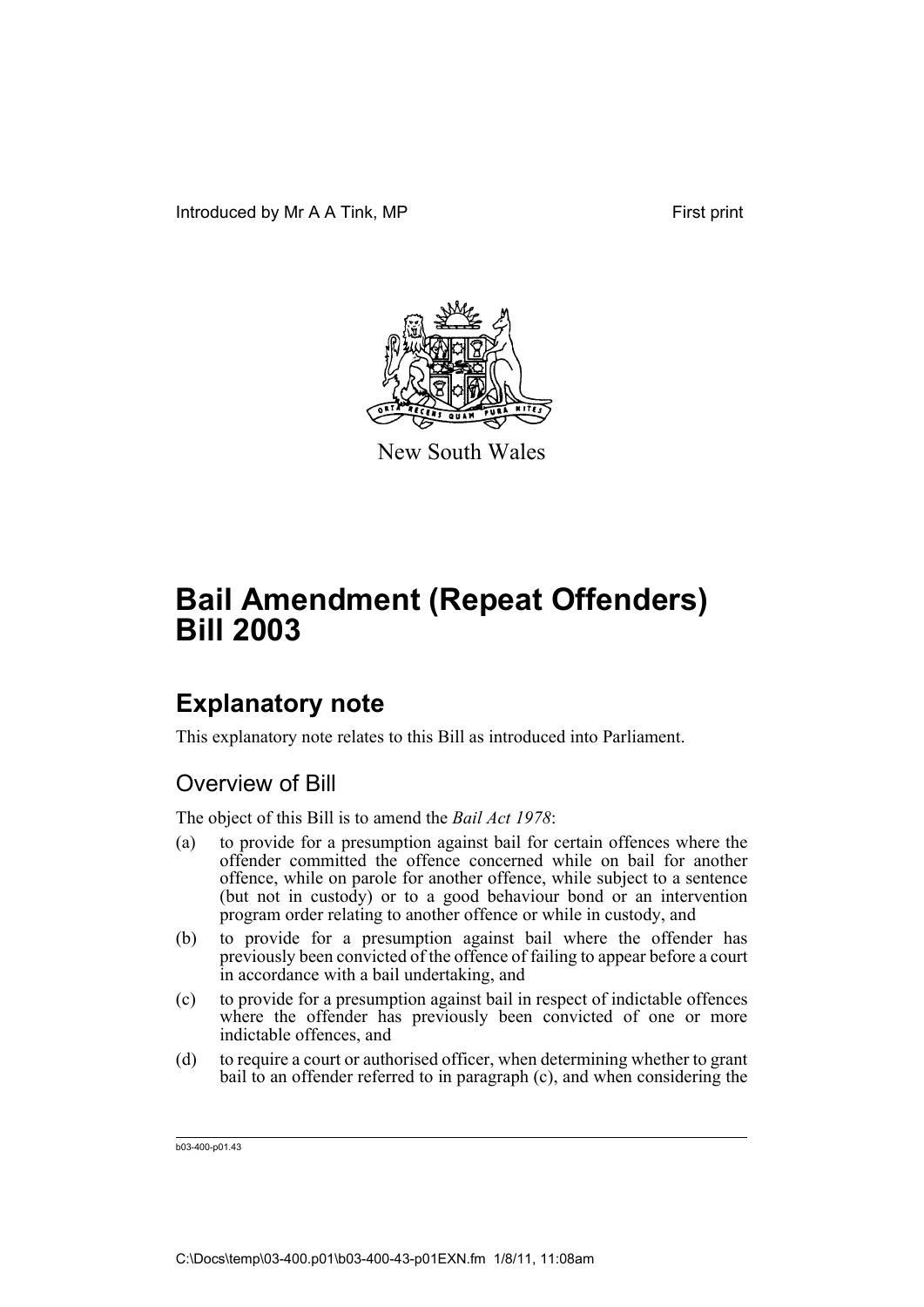Explanatory note

interests of the person, to take into account the nature of the criminal history of the person, having regard to the nature, seriousness and number of those offences and the periods between them, and

(e) to make other consequential amendments and provision of a savings and transitional nature.

### Outline of provisions

**Clause 1** sets out the name (also called the short title) of the proposed Act.

**Clause 2** provides for the commencement of the proposed Act on the date of assent.

**Clause 3** is a formal provision that gives effect to the amendments to the *Bail Act 1978* set out in Schedule 1.

## **Schedule 1 Amendment of Bail Act 1978**

#### **Presumption against bail for repeat offenders**

Currently, section 8 of the *Bail Act 1978* (the *Principal Act*) provides a right to release on bail for persons accused of certain minor offences, including offences not punishable by imprisonment and other minor summary offences. In relation to other more serious offences (with some exceptions relating to drug-related offences, domestic violence offences and other specified offences), the Principal Act (in section 9) provides for an entitlement to bail subject to consideration of the matters set out in section 32 that are to be taken into account when determining whether to grant bail. For specified drug-related offences, the Principal Act provides for a presumption against bail. The Principal Act also provides for exceptions from the presumptions in favour of bail established by section 9 of the Principal Act in certain cases (including, in section 9B, in relation to repeat offenders). For offences in relation to which there is no entitlement to bail under section 8 or 9 of the Principal Act, there still remains an ability to be granted bail (see section 13).

The proposed Act provides for a presumption against bail in relation to repeat offenders. However, bail will still be available as referred to in section 13 of the Principal Act, subject to consideration of the matters listed in section 32.

**Schedule 1 [2]** inserts proposed section 8B. The proposed section provides for a presumption against bail if, at the time the person is alleged to have committed the offence concerned, the person was on bail or parole for another offence or was serving a sentence but was not in custody, or was subject to a good behaviour bond or an intervention program order, in relation to another offence,

Explanatory note page 2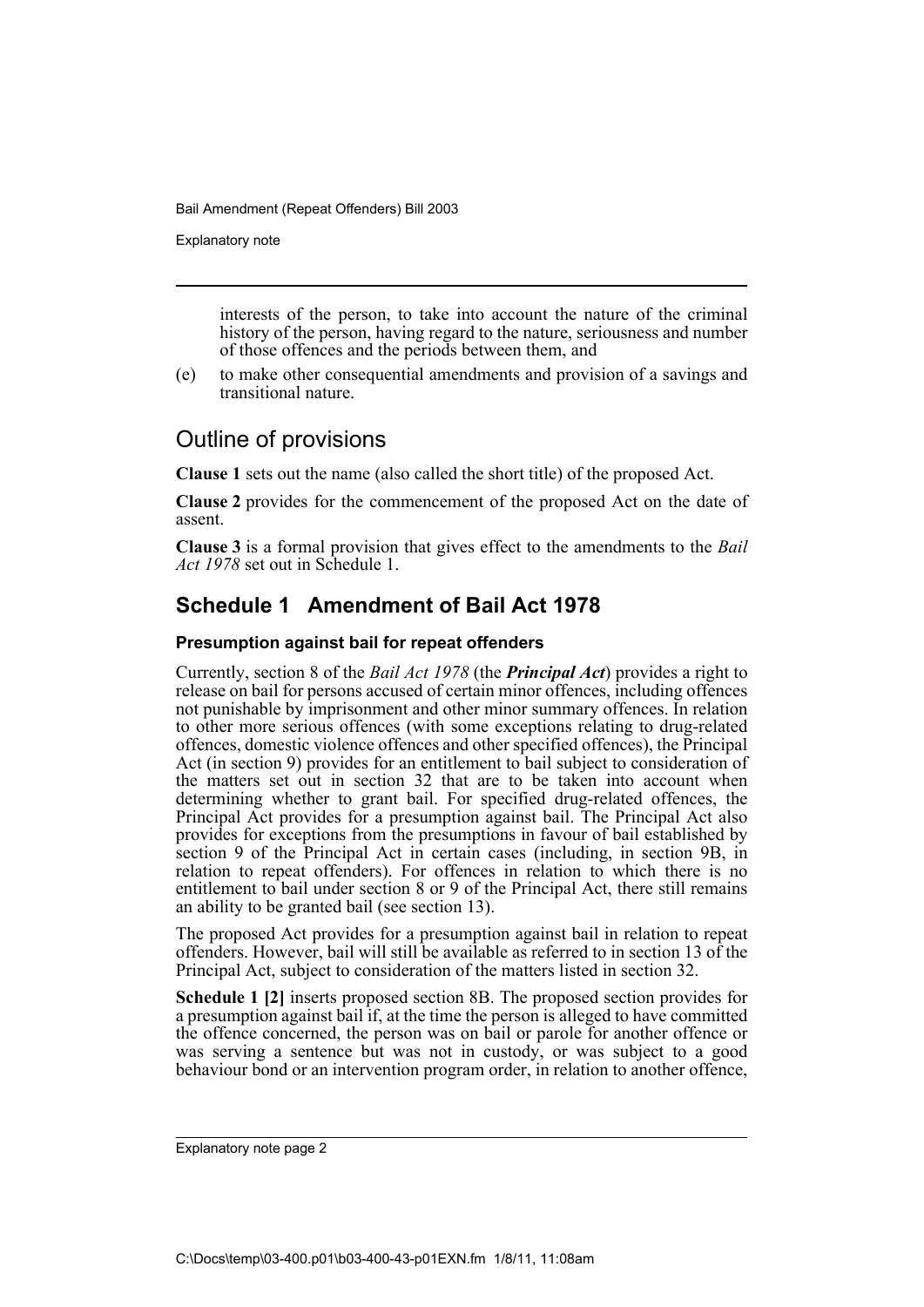Explanatory note

or was in custody. The proposed section also provides for a presumption against bail in a case where:

- (a) a person has previously been convicted of the offence of failing to appear before a court in accordance with a bail undertaking, or
- (b) a person is accused of an indictable offence and has previously been convicted of one or more indictable offences.

**Schedule 1 [6]** omits section 9B of the Principal Act which is inconsistent with the operation of proposed section 8B. (Section 9B removes the presumption in favour of bail established by section 9 of the Principal Act in the same circumstances as those in which a presumption against bail is to arise under proposed section 8B, as referred to in the outline of Schedule 1 [2] above).

#### **Criteria to be considered in bail applications**

Section 32 of the Principal Act sets out the only matters that may be taken into account by a court or authorised officer in all cases when determining whether to grant bail. Currently, the section requires the court or authorised officer, in considering the interests of a person for whom the presumption of bail has been removed under section 9B  $(3)$ , to consider the nature of the person's criminal history, having regard to the nature, seriousness and number of previous offences and the period of time between them. **Schedule 1 [7]** updates the reference to section 9B (3) with a reference to proposed section  $\overline{8B}$  (2) (b).

#### **Savings and transitional and consequential amendments**

**Schedule 1 [1], [3], [4], [5], [8], [10] and [11]** make consequential amendments.

**Schedule 1 [9]** makes provision of a savings and transitional nature consequent on the amendments made by Schedule 1 [7] and [8] (but only to the extent that it amends section 32 (6)).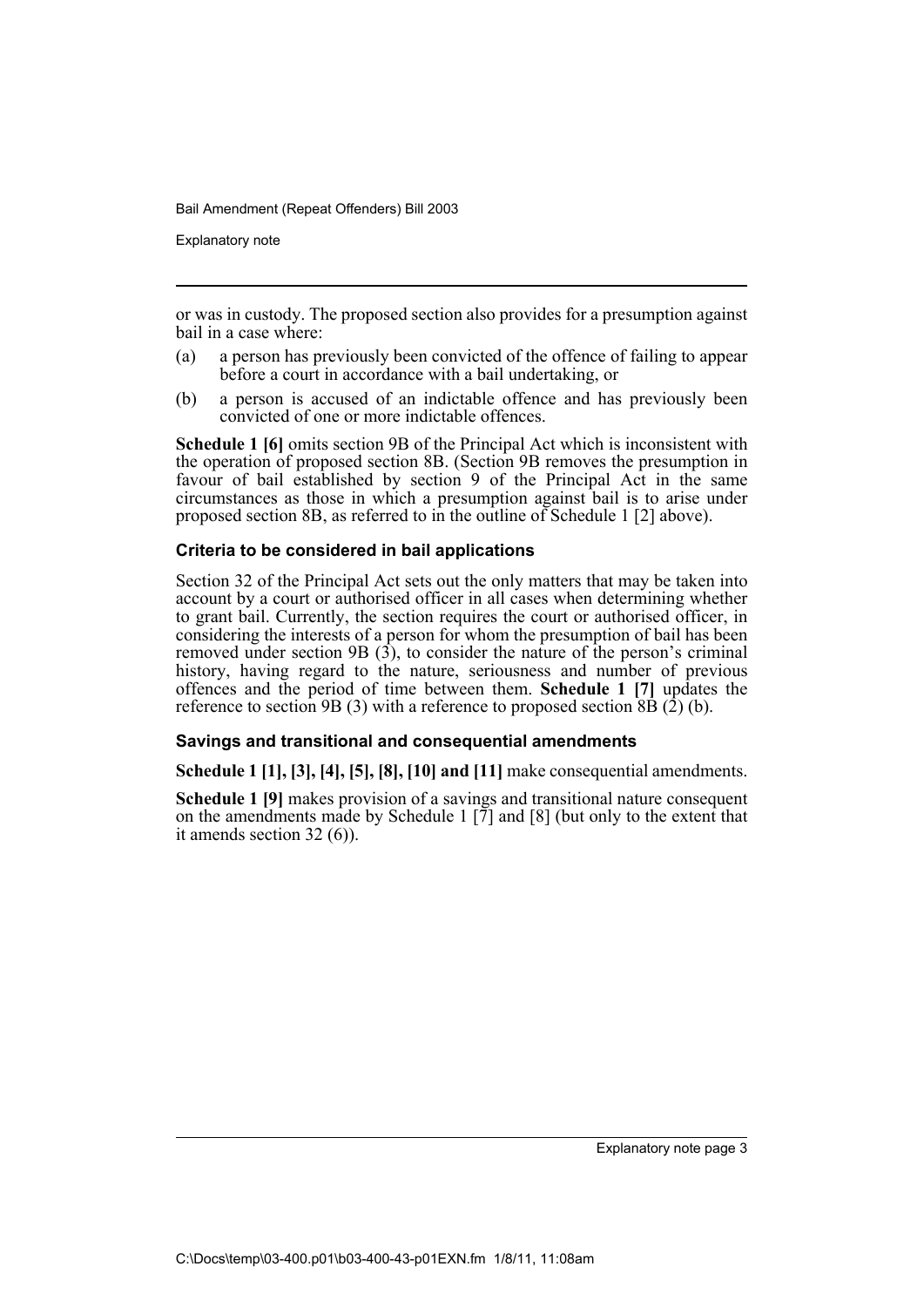Explanatory note

Explanatory note page 4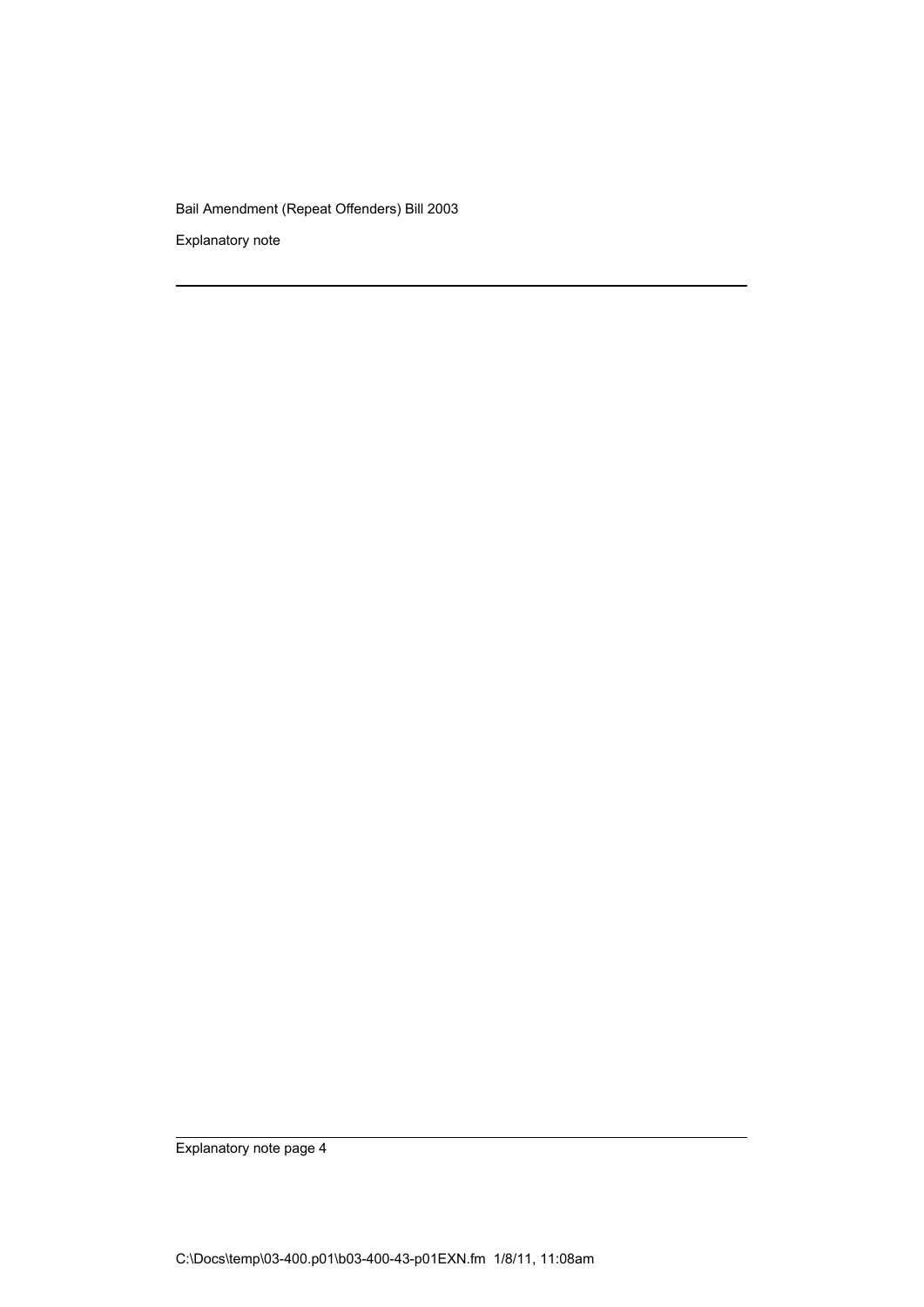Introduced by Mr A A Tink, MP First print



New South Wales

# **Bail Amendment (Repeat Offenders) Bill 2003**

## **Contents**

|    |                                       | Page |
|----|---------------------------------------|------|
| 1. | Name of Act                           |      |
|    | Commencement                          | -2.  |
| 3. | Amendment of Bail Act 1978 No 161     |      |
|    | Schedule 1 Amendment of Bail Act 1978 |      |

b03-400-p01.43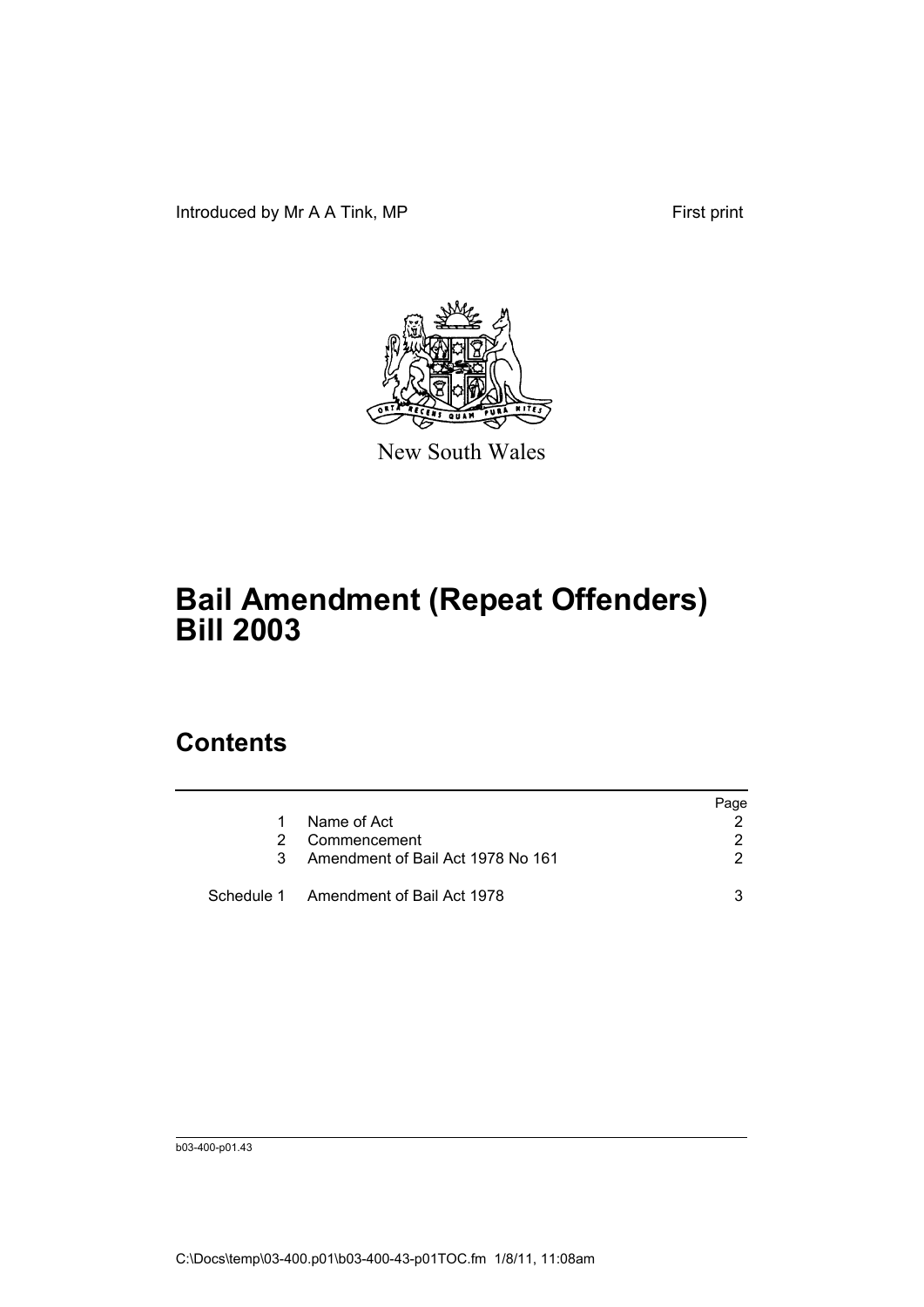Contents

Page

Contents page 2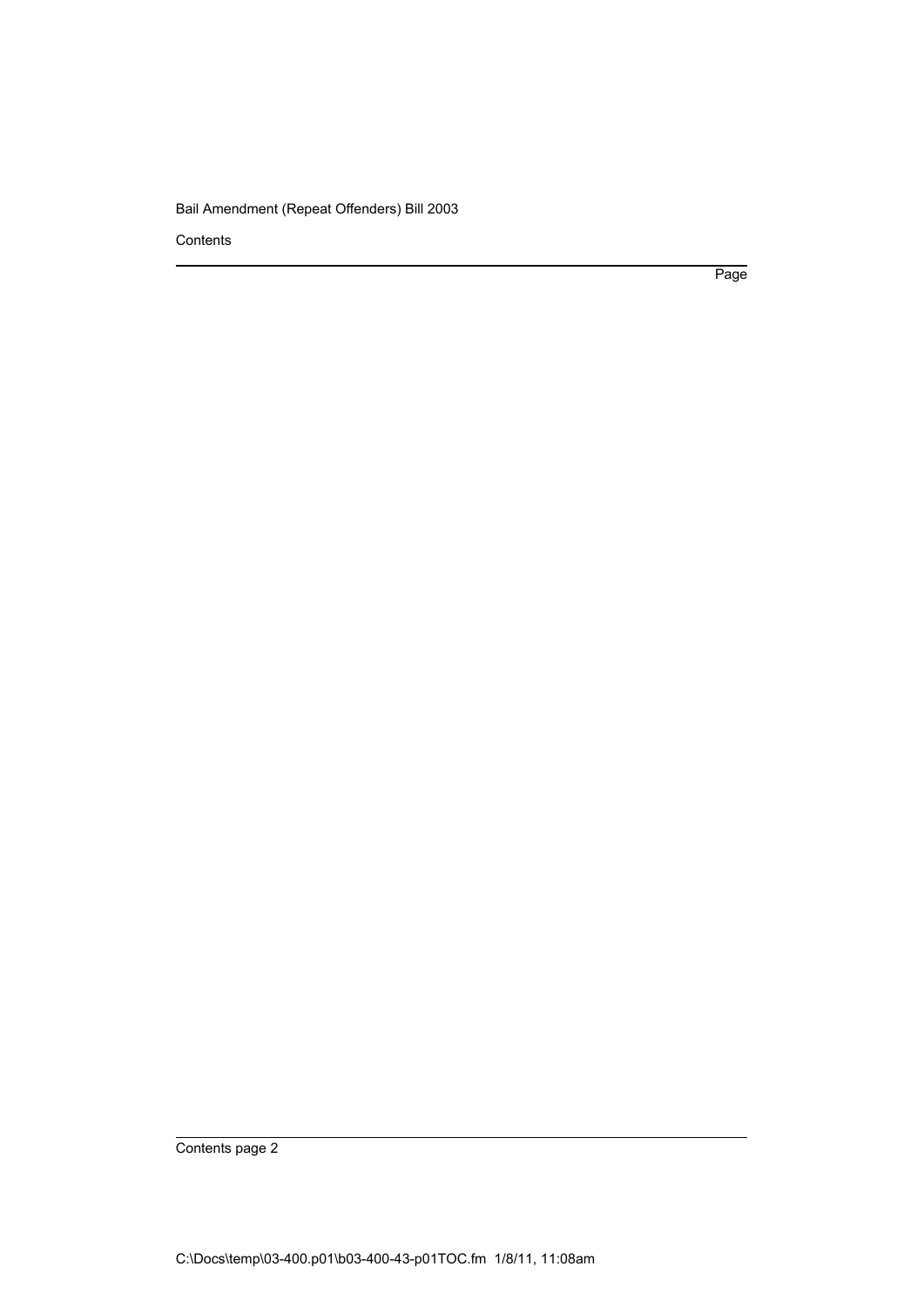

New South Wales

# **Bail Amendment (Repeat Offenders) Bill 2003**

No , 2003

#### **A Bill for**

An Act to amend the *Bail Act 1978* to provide for a presumption against bail for repeat offenders.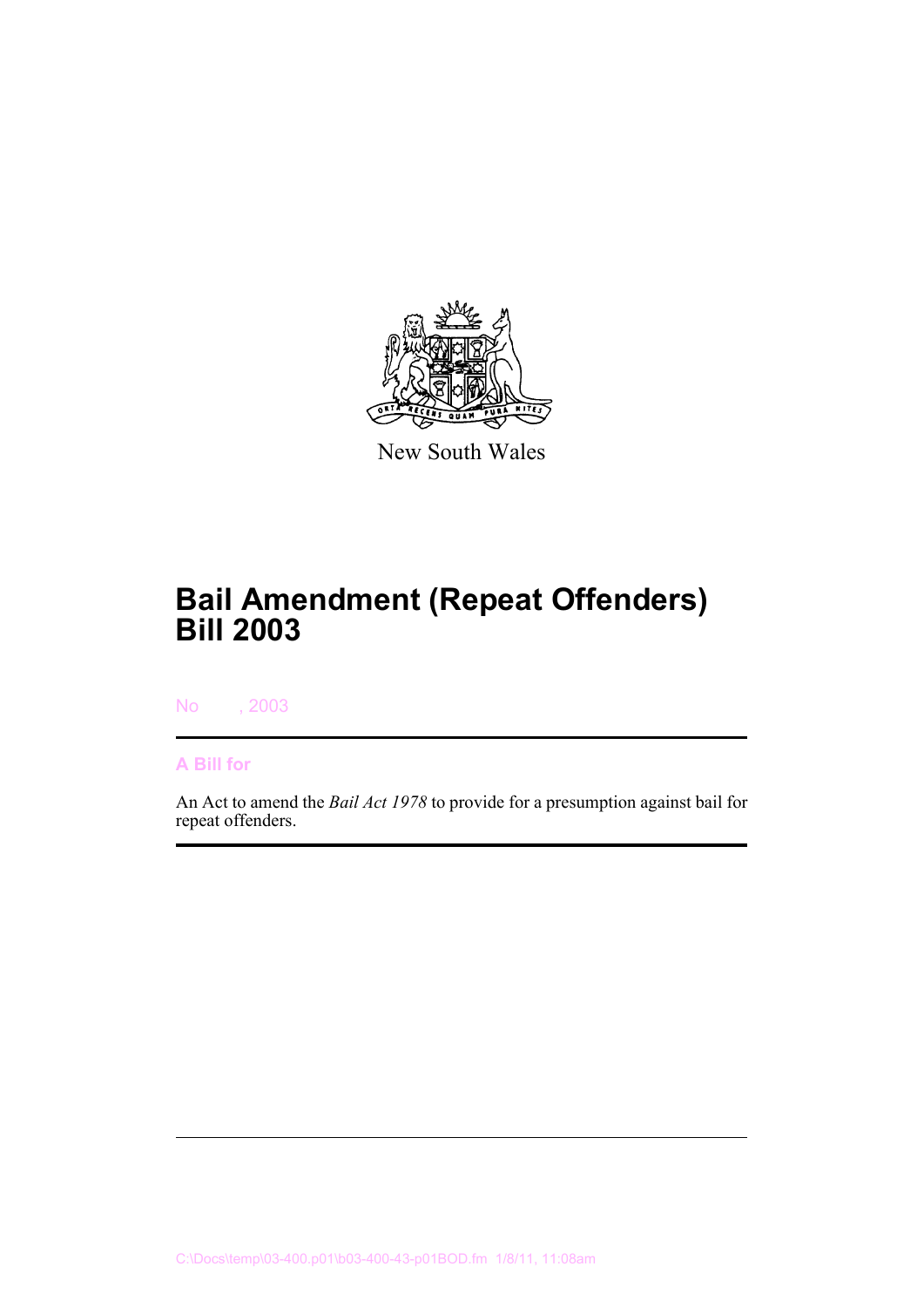<span id="page-7-2"></span><span id="page-7-1"></span><span id="page-7-0"></span>

| The Legislature of New South Wales enacts: |                                                               |   |
|--------------------------------------------|---------------------------------------------------------------|---|
| 1                                          | Name of Act                                                   | 2 |
|                                            | This Act is the Bail Amendment (Repeat Offenders) Act 2003.   | 3 |
| 2                                          | Commencement                                                  | 4 |
|                                            | This Act commences on the date of assent.                     | 5 |
| 3                                          | <b>Amendment of Bail Act 1978 No 161</b>                      | 6 |
|                                            | The <i>Bail Act 1978</i> is amended as set out in Schedule 1. | 7 |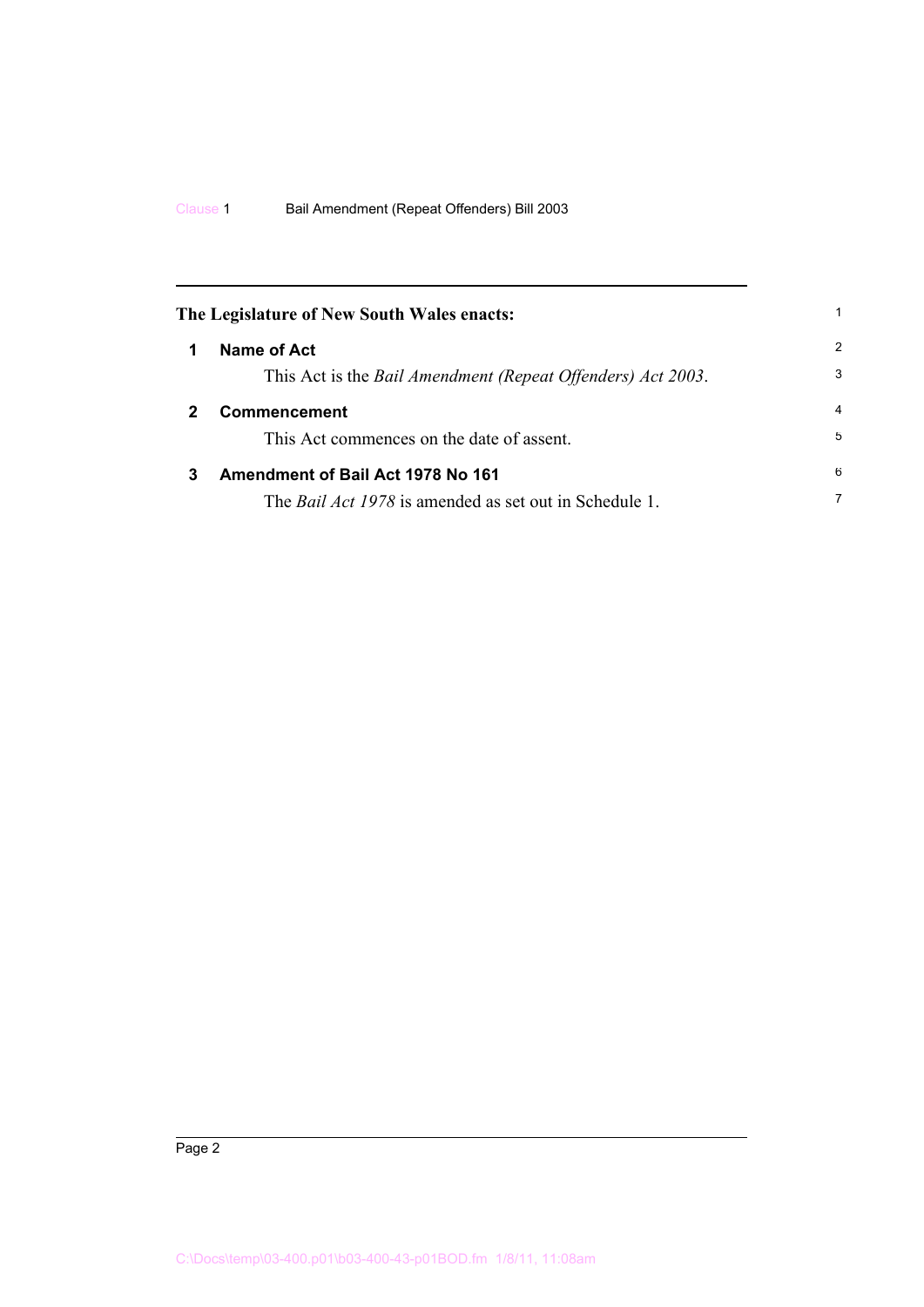Amendment of Bail Act 1978 Schedule 1

 $\ddot{\phantom{a}}$ 

<span id="page-8-0"></span>

|     |                                                            |                   |                          | <b>Schedule 1 Amendment of Bail Act 1978</b><br>(Section 3)                                                                                                                                                      | $\mathbf{1}$<br>2    |  |
|-----|------------------------------------------------------------|-------------------|--------------------------|------------------------------------------------------------------------------------------------------------------------------------------------------------------------------------------------------------------|----------------------|--|
| [1] |                                                            |                   |                          | Part 2, Division 2A, heading                                                                                                                                                                                     | 3                    |  |
|     |                                                            |                   |                          | Insert "and for repeat offenders" after "certain drug offences".                                                                                                                                                 | 4                    |  |
| [2] |                                                            | <b>Section 8B</b> |                          |                                                                                                                                                                                                                  | 5                    |  |
|     |                                                            |                   | Insert after section 8A: |                                                                                                                                                                                                                  | 6                    |  |
|     | <b>8B</b><br>Presumption against bail for repeat offenders |                   |                          |                                                                                                                                                                                                                  |                      |  |
|     |                                                            | (1)               |                          | This section applies in respect of the grant of bail to a person<br>accused of an offence if, at the time the offence is alleged to<br>have been committed, the person, in connection with any<br>other offence: | 8<br>9<br>10<br>11   |  |
|     |                                                            |                   | (a)                      | was at liberty on bail, or                                                                                                                                                                                       | 12                   |  |
|     |                                                            |                   | (b)                      | was on parole, or                                                                                                                                                                                                | 13                   |  |
|     |                                                            |                   | (c)                      | was serving a sentence but was not in custody, or                                                                                                                                                                | 14                   |  |
|     |                                                            |                   | (d)                      | was subject to a good behaviour bond or an intervention<br>program order, or                                                                                                                                     | 15<br>16             |  |
|     |                                                            |                   | (e)                      | was in custody.                                                                                                                                                                                                  | 17                   |  |
|     |                                                            | (2)               |                          | This section also applies in respect of:                                                                                                                                                                         | 18                   |  |
|     |                                                            |                   | (a)                      | the grant of bail to a person who has been previously<br>convicted of an offence against section 51, and                                                                                                         | 19<br>20             |  |
|     |                                                            |                   | (b)                      | the grant of bail to a person accused of an indictable<br>offence who has been previously convicted of one or<br>more indictable offences (whether dealt with on<br>indictment or summarily).                    | 21<br>22<br>23<br>24 |  |
|     |                                                            | (3)               |                          | A person referred to in subsection $(1)$ or $(2)$ is not to be<br>granted bail unless the person satisfies the authorised officer<br>or court that bail should not be refused.                                   | 25<br>26<br>27       |  |
|     |                                                            | (4)               |                          | The requirement for bail cannot be dispensed with for a<br>person referred to in subsection $(1)$ or $(2)$ and section 10 $(2)$<br>does not apply with respect to any such person.                               | 28<br>29<br>30       |  |

Page 3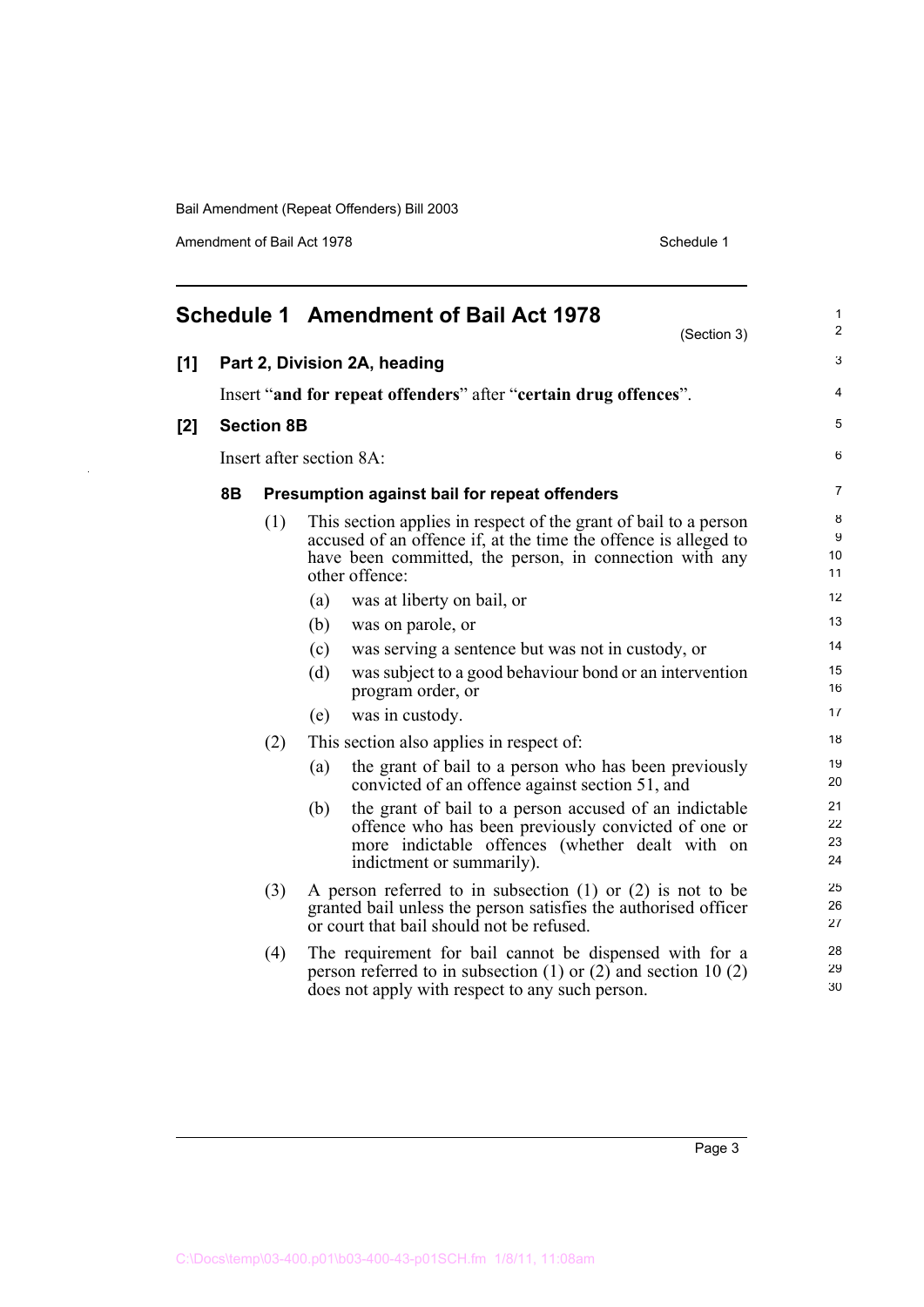|       | (5)                                                               | This section, as inserted by the <i>Bail Amendment (Repeat</i> )<br>Offenders) Act 2003, extends to an offence alleged to have<br>been committed before the commencement of this section if a<br>person is charged with the offence on or after that<br>commencement. | 1<br>$\overline{\mathbf{c}}$<br>3<br>4<br>5 |  |
|-------|-------------------------------------------------------------------|-----------------------------------------------------------------------------------------------------------------------------------------------------------------------------------------------------------------------------------------------------------------------|---------------------------------------------|--|
|       | (6)                                                               | In this section:                                                                                                                                                                                                                                                      | 6                                           |  |
|       |                                                                   | <i>intervention program order</i> has the same meaning as in the<br>Crimes (Sentencing Procedure) Act 1999.                                                                                                                                                           | 7<br>8                                      |  |
| $[3]$ |                                                                   | Section 9 Presumption in favour of bail for certain offences                                                                                                                                                                                                          | 9                                           |  |
|       |                                                                   | Omit "or 9B" from section $9(1)(g)$ .                                                                                                                                                                                                                                 | 10                                          |  |
| [4]   | Section 9 (3)                                                     |                                                                                                                                                                                                                                                                       | 11                                          |  |
|       |                                                                   | Omit "and section 9B $(1)$ (e)".                                                                                                                                                                                                                                      | 12                                          |  |
| $[5]$ | Section 9 (5)                                                     |                                                                                                                                                                                                                                                                       |                                             |  |
|       |                                                                   | Insert after section $9(4)$ :                                                                                                                                                                                                                                         | 14                                          |  |
|       | (5)                                                               | A person is not entitled under this section to be granted bail in<br>respect of an offence to which this section applies if the<br>person is a person referred to in section 8B $(1)$ or $(2)$ .                                                                      | 15<br>16<br>17                              |  |
| [6]   | Section 9B Additional exceptions to presumption in favour of bail |                                                                                                                                                                                                                                                                       |                                             |  |
|       | Omit the section.                                                 |                                                                                                                                                                                                                                                                       | 19                                          |  |
| [7]   |                                                                   | Section 32 Criteria to be considered in bail applications                                                                                                                                                                                                             | 20                                          |  |
|       | Omit "section 9B $(3)$ " from section 32 $(1)$ (b) $(vi)$ .       |                                                                                                                                                                                                                                                                       |                                             |  |
|       | Insert instead "section 8B $(2)$ $(b)$ ".                         |                                                                                                                                                                                                                                                                       |                                             |  |
| [8]   |                                                                   | Sections 32 (6) and 38 (1A)                                                                                                                                                                                                                                           | 23                                          |  |
|       |                                                                   | Insert "or a person referred to in section 8B $(1)$ or $(2)$ " after "section 8A<br>applies" wherever occurring.                                                                                                                                                      | 24<br>25                                    |  |

 $\hat{\mathcal{A}}$